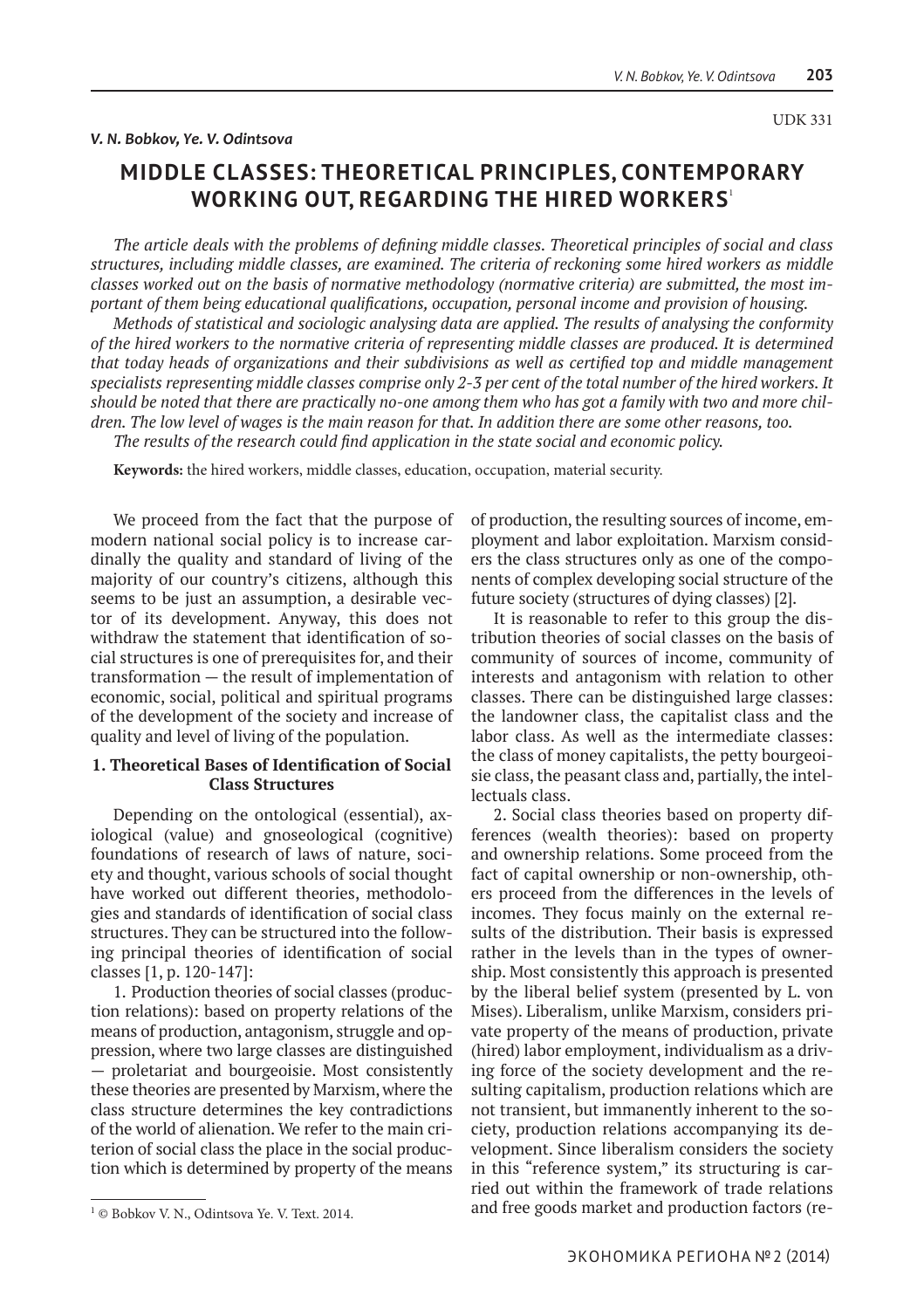sources), including labor market and the associated multitude of social strata and economical factors of motivation of development of the society and satisfaction of its needs [3]. Liberalism distinguishes bourgeoisie, proletariat and middle class as the main classes. The latter is assigned with a particular distinctive mission.

The social class theories based on different living standards (according to the signs of incomes) should be referred to the varieties of this group. There is a characteristic of housing, employment, education and social habits identified within each income-making group. Ultimately they are grouped in the lower, middle and upper classes.

3. Social class theories which consider both material and ideal needs of people as the basis of social characteristic of the society development, formation of social behavior and integration of people in social structures. One of the most widespread of them is the German Historical School (represented by M. Weber). It considers the social organization of the society depending on interaction of material (economic life, economic rationalism) and ideal (spirit, ethics, trust, right) factors. The social structures in this belief system generate: wealth, or economic status. Therefore, according to Weber, the basic interpretation of classes is as follows: 1) presence or absence of property; labor market situation and the resulting people's life chances; 2) power as an opportunity to subject other people to one's will; 3) prestige as the basis of social status, recognition and respect of the entity's advantages.

We can refer to the varieties of these theories the social class theories based on division of labor and formation of professions; the social rank theories (social level theories: based on identical mode of life, identity of position, identical aspirations and way of thinking); theories of historical stratas and implementations on the basis of various economic systems successively changing each other in the course of the historical development of societies and realizations in some social group included in the society at every given time.

In all these theories the middle classes play a significant role. Thus, considering the structure of the society, M. Weber distinguished the proprietary class; the class represented by people who have no property and have no qualification which could be offered at the labor market; and there are middle classes between these classes — petty proprietors and those who have special qualification which could be offered at the labor market [4].

4. We can classify radically different theories in separate groups, such as natural and organic doctrines of social classes (based on organic or biological process of zoological struggle for resistance and natural-organic selection); racial theories of social classes (based on race difference); psychological theories of social classes (the basis of differentiation is in human psyche: belief in social ranking, aspiration for domination, desire to be higher than other one, etc.). We consider them to be coarse and unilateral simplification of ideas on regularities of formation of social class structures which has no scientific ground under modern conditions.

## **2. Modern Russian Developments of Social Class Structures**

In general, modern studies carried out in different years, dedicated to the identification of Russian middle classes, have different methodological foundations: a set of criteria of identification of the middle class (objective, subjective, monetary, nonmonetary criteria), method of determination of criterion boundaries of reference to the middle class (on the basis of standards, indices, grades, scales, etc.), method of designing an integral quantitative evaluation of the middle class (for example, the method of concentration of middle class signs), the basis for distinguishing of the middle class (households, economically active population, the entire population, etc.).

Regardless the considerable experience of studying the problems of social stratification, as well as the distinguishing of the middle class in the structure of the society, no agreed approaches to its identification at the modern stage has been worked out. The representatives of various fields of knowledge, depending on research objectives, apply different criteria and obtain different quantitative evaluations of middle classes.

The list of criteria of reference to middle classes, including employees, is broad enough. Anyway, there can be distinguished several approaches used in modern domestic surveys of middle classes.

Within the framework of the first approach for the quantitative evaluation of the representation of middle classes in the structure of the Russian society there are different criteria of material security proposed by researchers. Thus, in the All-Russia Centre of Living Standard (ACLS) there were substantiated the material wealth criteria on the basis of which the reference of population to middle classes is carried out, as well as the evaluation of their scales. There have been developed standard consumer budgets of different level of material wealth which allow classifying the population into groupings according to the income level [5, p. 191-200; 6, p. 3-22].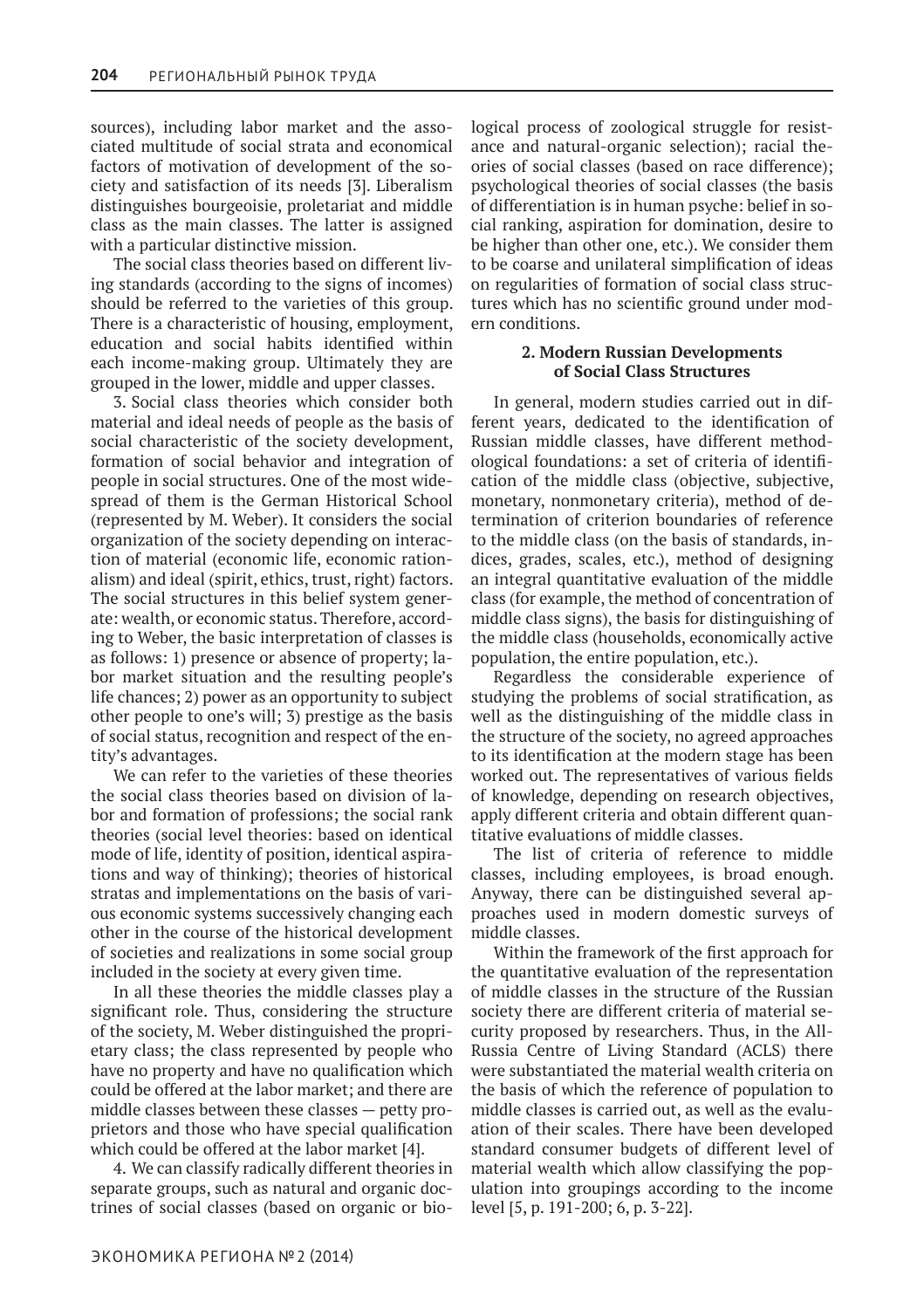Initially, the analysis of social structure of the population was carried out in the ACLS on the basis of income criterion in relation with consumer budgets of the population. The further studies gave interpretation of the criterion of housing provision, and also living provision standards were developed. As a result, an assessment of the Russian society was given on the basis of common use of two criteria — the criterion of household incomes and the criterion of household living provision, which made the assessment of the material provision more integrated [7]. Taking into account the common use of these standards the share of middle classes was 14–19 % of the population in 2008 [8, p. 27]. This approach is limited by solely objective measurements of the living standards of the population.

The second approach is presented by the definition of middle classes through the criteria of labor market situation and in the sector of employment in combination with subjective evaluations. It is based on the "poverty and wealth" scale, and 4 large classes and 11 strata: 1) poor (the beggary, poor proper and the needy), 2) median class (low-income persons), 3) middle strata (lower middle class and middle class proper), 3) the rich (upper middle class, the rich proper and "elite and subelite") [9, p. 62-97].

The results of using another variety of such an approach are presented by the following class system structure [10, p. 167-286]:

— The social elite (associated with the upper and governing class including the business elite as one of the main strata);<sup>1</sup>

— The middle classes are associated with the proprietors of personal business (the core is represented by the medium and small business) and professionals; holds the "medium" status positions between the upper and lower strata; fulfills the functions of "stabilizer" and "supplier" of the skilled labor force;

— The working class (its content remains unresolved with regard to the modern society);

— The lower classes (associated with the problem of poverty of the considerable part of the working class, as well as with the situation of the marginal strata — the "social bottom" or underclass).

This classification is rather eclectic since along with the criterion factor of "property" (the working class, part of the middle class) other elements of the class system are based on other criterion factors: "income" (lower class), "enjoyment of power" (elite), as well as "profession and qualification" (part of the middle class).

It appears that the use of the given approaches does not allow conducting the analysis of the middle classes to the full extent, distinguishing only one or several aspects from their characteristic.

It is necessary to carry out a survey of middle classes in terms of several criteria characterizing property relations, the material situation, education, labor market situation and subjective evaluations.

These requirements are better met by the researched opinion of the Independent Institute of Social Policy (IISP). Here the following criteria were used for determining the middle class boundaries in the Russian society:

— material property criterion;

- social professional criterion;
- subjective criterion.

Within the framework of the analysis of material property criterion, incomes, savings, movable property, housing provision were taken into account. The social professional criterion included education level, employment availability, the occupational status at direct work, number of working hours (full-time or part-time employment). The subjective criterion was based on identifying the social feeling through the index of confidence in the future. On the basis of these criteria, by using concentration of households' signs as part of the generic middle class, there were distinguished the core (households possessing three signs of the middle class, the core  $-5\%$  of the number of households) and the semi-core (the presence of two signs  $-15$  %). Therefore, the generic middle class was 20 %. The middle class periphery (households which possess only one sign of the middle class) accounted for 30 % of the total number of the households [11, p. 7-102].

Other results which were also obtained in combination with material, educational professional and self-estimate criteria are presented in the surveys of the Institute of Sociology of the Russian Academy of Sciences. The middle classes were distinguished on the basis of the following criteria [12, p. 9-10]:

— education (not lower than secondary vocational education);

— social professional status (non-physical labor or entrepreneurial activity);

— standard of well-being (average monthly per capita incomes are not lower than the median incomes in the region);

— self-estimation of one's position in the society (based on 10-grade scale).

<sup>&</sup>lt;sup>1</sup> It should be noted that we can find the mention of historical predecessor of the governing class — bourgeoisie, however, the authors omit this description when considering the modern business — elites and the modern entrepreneurship in Russia.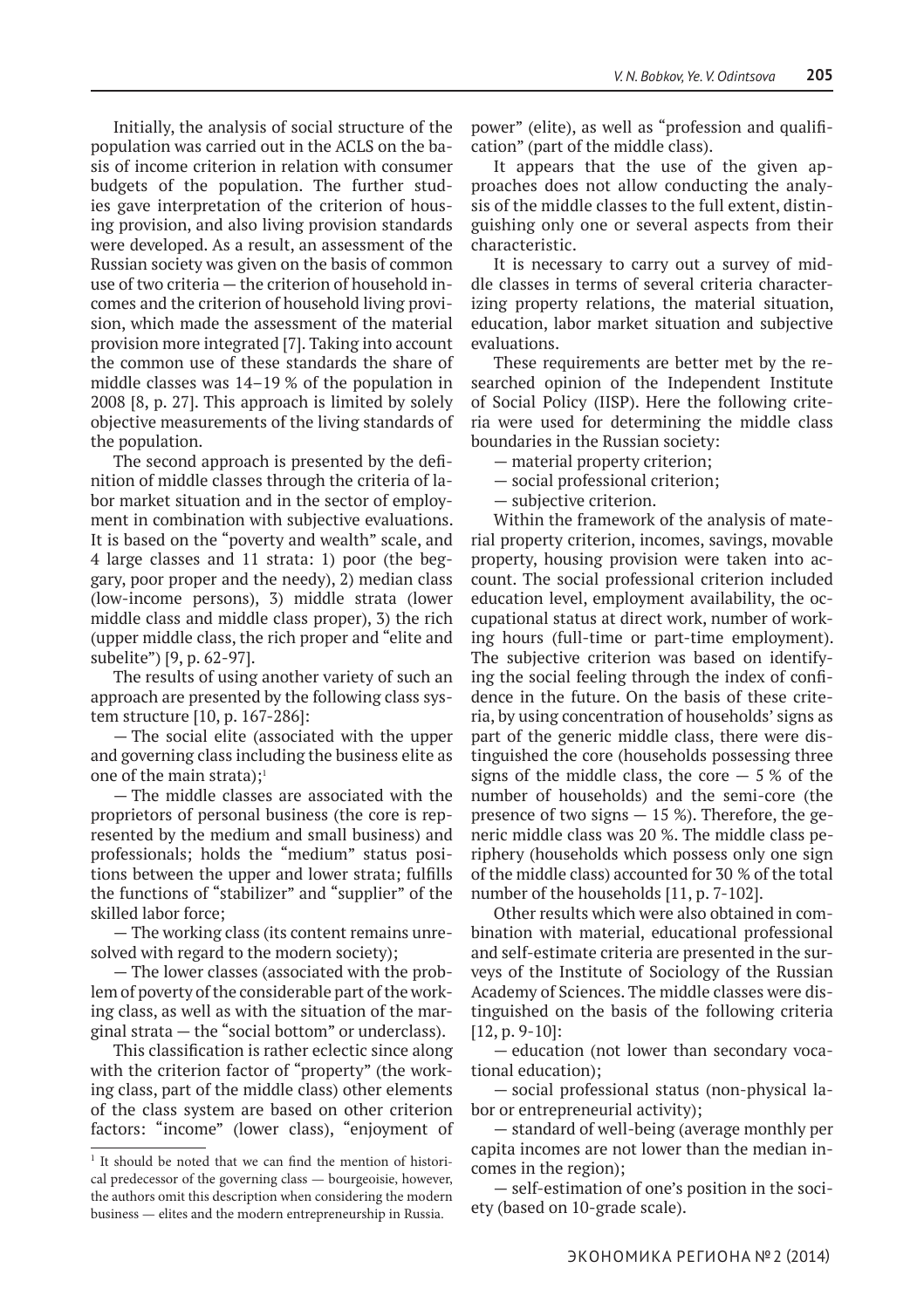Therefore, taking into account these criteria, 20–22 % of the economically active urban population of the country and only around 14 % of the entire population were referred to the middle class [12, p. 10-11].

Conspicuous is the detailed list of middle class identification criteria presented in the survey carried out under supervision of O.I. Shkaratan [13, p. 30-31]:

— material situation (takes into account the assessment of the material situation, movable and immovable property);

— education level (not lower than secondary vocational education, providing the availability of foreign language skills or computer skills);

— professional status (holding professional positions requiring education not lower than the secondary vocational one);

— quality of living (includes the economic component — possibility to obtain paid medical/educational services, recreation/tourism, and the sociocultural component  $-$  the availability of own library containing at least 100 volumes, cultural leisure arrangements not less than 11 times per year);

— self-identification (self-estimation of one's own position according to 10-grade scale);

— profession and education of the inner circle (education not lower than secondary vocational one, the profession requires the availability of at least secondary vocational education).

The integral assessment of the middle class representatives on the basis of the worked out criteria constituted 2.1 % of the economically active population of the country [13, p. 30-31].

The absence of unified, generally accepted criteria identification of middle classes does not allow getting an insight on their real incidence in our country, makes it difficult to work out state policy measures aimed at increasing the middle class share, which is one of the priorities of longrange policy of our country, which is connected with adversion of liberal capitalist values.

One more unsolved problem is the creation of conditions to enter the middle classes for employees. In this publication, we will try to explain how the secondary roles which are assigned to employees by liberalism influence the possibility of their inclusion in the middle classes.

## **3. Identification of Middle Classes Among Employees**

The neoliberals are known to focus on middle classes rather than modern identification in the social structure of the labor class and bourgeoisie.

The absence in liberalism of interest and aspiration for understanding and increase of the role of modern labor class and, in general, of employees, results in creation of conditions for growing up the intermediate strata, middle classes, outside these social class unions. The middle classes in liberalism are associated mainly with personal business proprietors (the core is represented by medium, small and, partially, big business) and professionals beyond the scope of employees. They take "medium" status positions between the upper and lower strata.

Therefore, the working class and the mass presented intellectuals among the professional employees are deliberately taken out from the scientific analysis in the liberal paradigm of the capitalist society development and are excluded from the sphere of economical and social policy of creation of conditions for entering the middle classes.

The contradiction of the modern state of Russia development is in the fact that the employees constitute more than 93.1 % of all people occupied in economics, and self-employed persons: employers, self-employed population, production cooperative members, assisting family members — less than 7 % of their number [15, p. 90].

An important methodological aspect of middle class identification is the problem of selection of the unit of analysis, or the selection of the "base" of search for the middle class. The given problem is solved by the researchers in different ways. Households or individuals can serve as a unit of analysis.

The authors have a critical attitude towards the appropriateness of consideration as the primary unit for determination of class-forming (stratified) signs of households. If pondering on the appropriateness of such a rather wide-spread identification of middle classes, one will have to refer to the classes the incapable children and non-working life-long disabled persons, non-working old people who are retired due to their old age and the economically inactive population. In our opinion, only economically active population can be referred to the classes, and its other strata should be considered as the members of employee (unemployed persons) households, included in the middle classes.

To identify those persons out of the employees who meet the middle class standards, the authors have developed standard identification criteria of the education, employment situation and wages on the basis of objective measurements.

It is proved that in order to meet the principal standard criterion of education the employee education level should be not lower than the upper professional one which is the basis of the formation of high qualification and the respective em-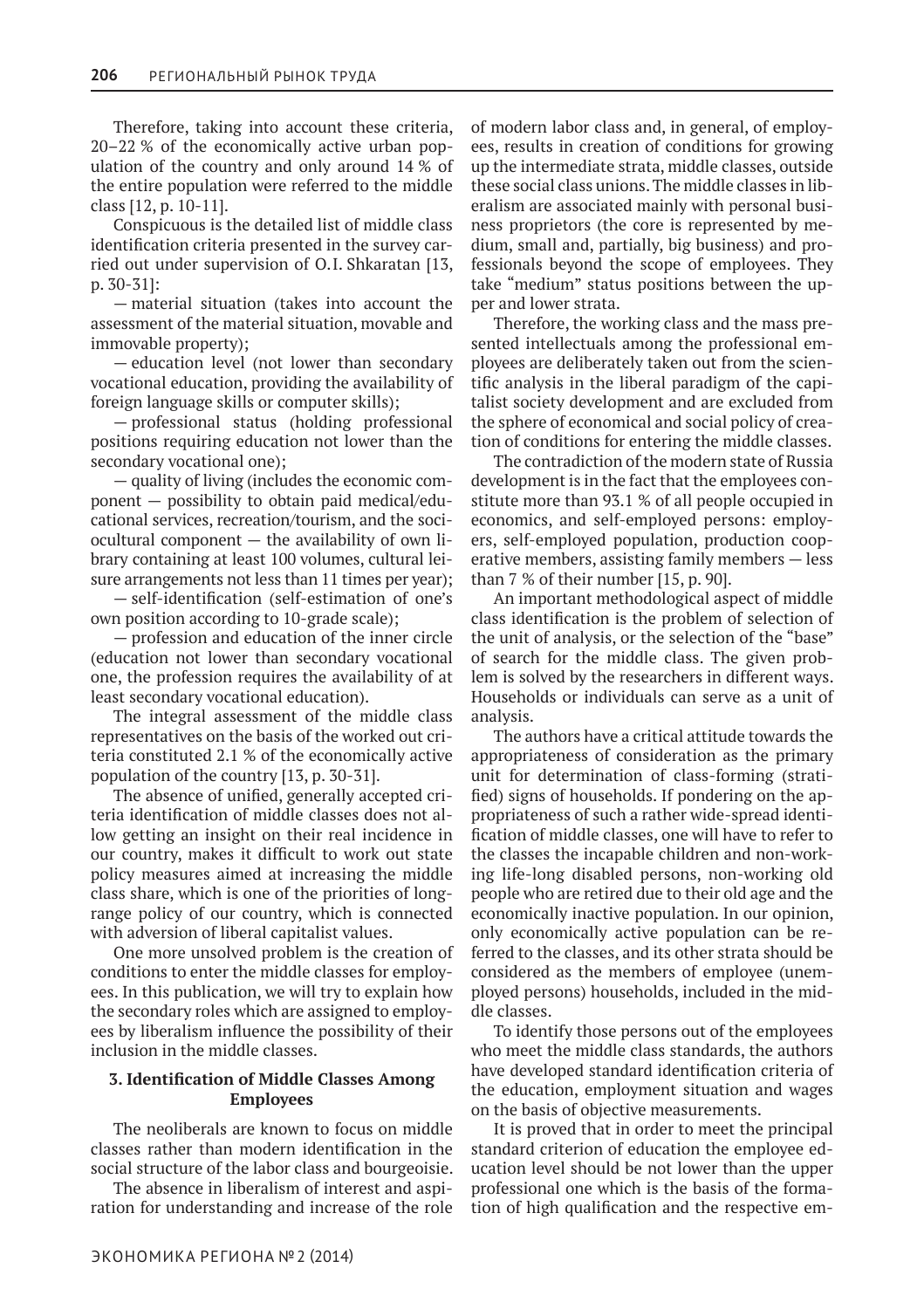Table 1

ployment position. Taking into account that the qualification is achieved not only through acquisition of professional education but also through the experience of practical work, an additional standard criterion of education is reasonably introduced, according to which the employee education level should be not lower than the secondary vocational one.

The education level is a necessary, but not sufficient criterion for referring the employees to the middle class in terms of the position held at the labor market and in the sphere of employment. It is also important how the given educational potential is implemented by the employee. Employment situation criterion reflecting employment characteristics is proposed as a sufficient criterion for middle class identification with respect to its labor market situation in the sphere of employment.

The main standard employment situation criterion has established the following requirement for wage and salary workers employment: availability of employment as highly skilled workers or managers of organization/organization department. The additional standard employment situation criterion consists in the fact that an employee can have average qualification level.

There has been grounded and determined the potential of middle classes among the employees, meeting the criteria of education and employment situation, consisting of the core, extended core and peripheral part.

The middle class core includes the employees meeting both the main standard criterion of education and the main standard criterion of the employment situation. That is, the employees with educational level not lower than the higher vocational education, holding work positions which require high skills, or the managers of organizations and organization departments.

The extended core is represented by the employees meeting one of the main standard criteria — education criterion or employment situation criterion, and one of the additional criteria. These are the managers of organizations and organization departments, higher qualification specialists with secondary vocational education, as well as average qualification specialist with education not lower than the higher professional one.

The middle class periphery includes the employees which strictly meet the requirements of two additional standard criteria — education criterion and employment situation criterion. Accordingly, the peripheral part of middle classes is formed by the employees who are specialists having an average qualification level, with secondary vocational education.

**Potential middle class boundaries determined on the basis of standard education and employment situation criteria**\*

| Middle class (MC) formation<br>versions                                      | Middle class boundaries<br>(in percentage of the<br>number of employees) |  |  |  |
|------------------------------------------------------------------------------|--------------------------------------------------------------------------|--|--|--|
| First version (MC core)                                                      | 15.3                                                                     |  |  |  |
| Second version (with MC<br>extended core taken into<br>account)              | 2.7.1                                                                    |  |  |  |
| Third version (with MC<br>extended core and periphery<br>taken into account) | 35.0                                                                     |  |  |  |

\* Calculated by the authors on the basis of the data of the Russia Longitudinal Monitoring Survey (RLMS), the 20-th wave.

As of 2011 the middle class core included 15.3 % of the total employees. The extended core included 11.8 % of employees, and the middle class periphery constituted 7.9 %. The estimations carried out showed that the total middle class (including the core, the extended core and the periphery) comprised 35 % of the number of employees (please refer to Table 1).

The potential available for employees to enter the middle classes, determined on the basis of education and employment situation criteria, can be considered significant, and in the long term, when fulfilling other criterion conditions, its representatives could significantly enlarge the Russian middle classes.

One of such most important criteria supplementing the education level and the employment situation is a standard rate of wages. A standard employee's average income consumer budget (AICB) has been developed for the first time for the modern Russia conditions, taking into account the size and socio-demographic composition of household taken as the basis of the determination of the standard level of wages.

Unlike minimum consumer budgets, the AICB provides the extended reproduction of the employee and its household (family), affords opportunities for: supporting the competence of higher and secondary vocational education and increase of skill level; supporting health, active recreation and satisfaction of other needs required for family worker. The worker's AICB includes the common family expenses for the household from four persons — two adult persons and two children. The standards for comfortable housing provision have been established: the total housing area is 30 sq.m. per person, the availability of central water supply and water disposal, central heating, hot water supply, telephone line, as well as the requirement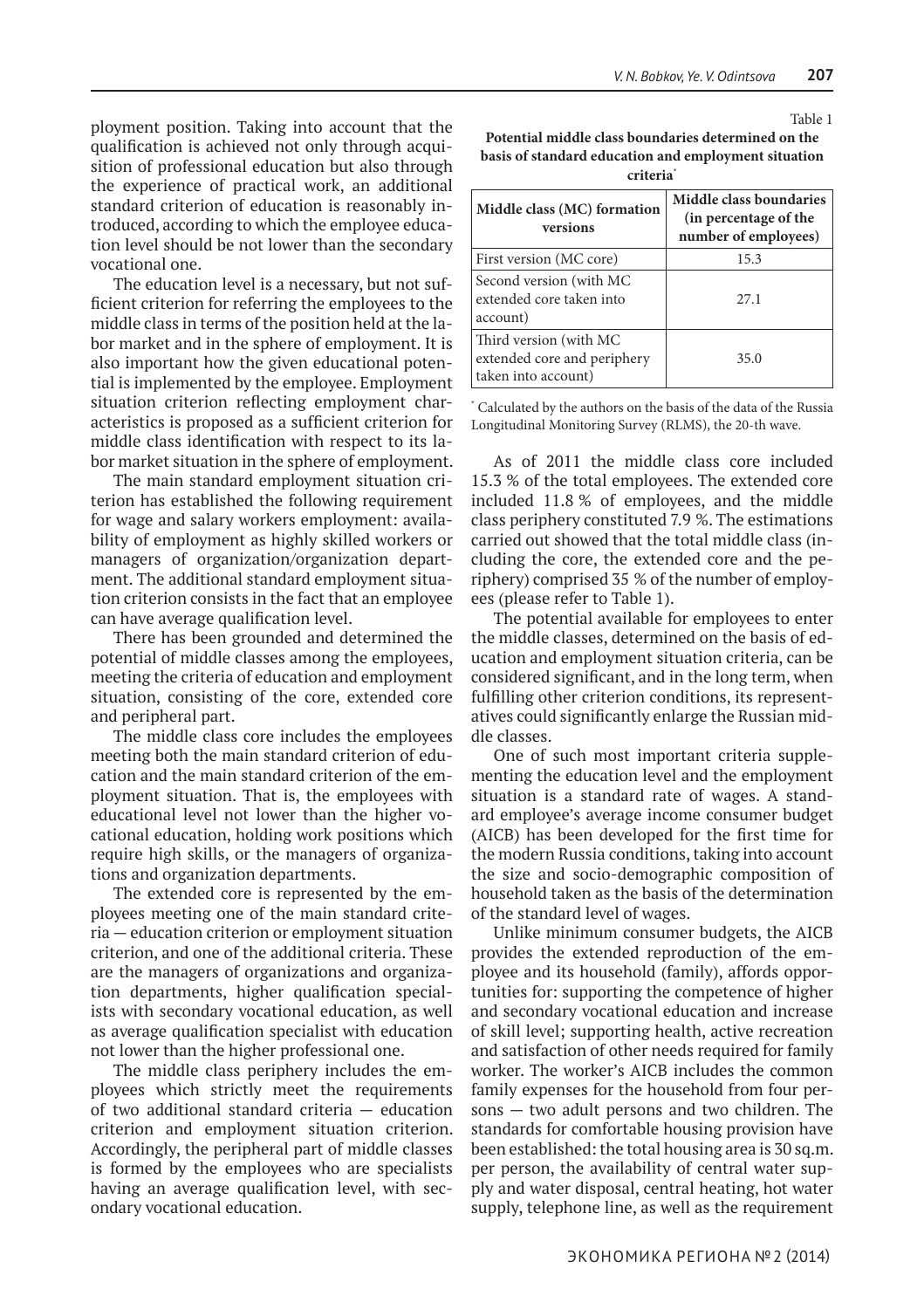## Table 2

| Losses of average classes among the employees due to the inconformity of employment situation with the education |
|------------------------------------------------------------------------------------------------------------------|
| criterion <sup>*</sup>                                                                                           |

| Middle class (MC) formation versions                                             | Middle class boundaries (on the basis of<br>education and employment situation criteria)<br>(in percentage of employees) |           | <b>Losses of Middle Class</b><br>(in percentage of<br>potential boundaries of |
|----------------------------------------------------------------------------------|--------------------------------------------------------------------------------------------------------------------------|-----------|-------------------------------------------------------------------------------|
|                                                                                  | Actual                                                                                                                   | Potential | middle classes)                                                               |
| First version (MC core)                                                          | 15.3                                                                                                                     | 29.2      | 47.6                                                                          |
| Second version (with the extended MC core<br>taken into account)                 | 27.1                                                                                                                     | 33.4      | 18.9                                                                          |
| Third version (with the extended core and<br>periphery of MC taken into account) | 35.0                                                                                                                     | 41.3      | 15.3                                                                          |

\* The indicators of tables 2 and 3 were calculated by the authors on the basis of the data of the RLMS, 20-th wave.

Table 3

#### **The losses of middle classes among the number of employees due to the inconformity with the standard level of wages**

| Middle class formation<br>versions                                     | Employees, referred to<br>middle classes on the<br>basis of education and<br>employment situation<br>criteria (in % of the<br>number of employees) | Among them the share of workers<br>with wages meeting the average<br>standard level of wages for reference<br>to the middle classes <sup>*</sup><br>(in % of the middle class boundaries)<br>on the basis of education and<br>employment situation criteria) | Losses of middle classes"<br>(in percentage of the<br>boundaries of the middle<br>class on the basis of<br>education and employment<br>situation criteria) |
|------------------------------------------------------------------------|----------------------------------------------------------------------------------------------------------------------------------------------------|--------------------------------------------------------------------------------------------------------------------------------------------------------------------------------------------------------------------------------------------------------------|------------------------------------------------------------------------------------------------------------------------------------------------------------|
| First version (MC core)                                                | 15.3                                                                                                                                               | 3.3                                                                                                                                                                                                                                                          | 96.4                                                                                                                                                       |
| Second version (with<br>the extended core of<br>MC taken into account) | 27.1                                                                                                                                               | 2.6                                                                                                                                                                                                                                                          | 97.2                                                                                                                                                       |
| Third version (with<br>the extended core and<br>periphery of MC)       | 35                                                                                                                                                 | 2.2                                                                                                                                                                                                                                                          | 97.7                                                                                                                                                       |

\* The workers with higher wages compared with the given standard were not considered here.

\*\* Calculated as the share of workers with lower wages compared with the standard.

for the number of rooms in the housing  $-$  not less than one per household member [5, p. 191-220].

This consumer budget allows having an appropriate housing thanks to savings, credits or rent. Measured in 2011 rubles, such AICB constituted 59723 rubles. (or 8.7 minimum wages of able-bodied population). The average monthly nominal wage determined on the basis of the AICB of the worker of full household with two children constituted 10.1 minimum wages of able-bodied population, which was 69642 rubles measured in 2011 rubles. 69642 rubles. It allowed providing the equivalent per capita income in full household with two workers and two children at the rate of 44930 rubles, which was 7.1 minimum wages and is the criterion boundary of per capita income. When this income is achieved, the household (family) shall be included in the middle classes with regard to the material provision.<sup>1</sup>

At the following stage, there were determined the losses of potential middle classes among the employees due to inconformity of their actual characteristics with the standard criteria of professional education, employment situation, wages and housing provision. It has been established that due to the inconformity of the employment situation with the main standard education criterion, up to half of the number of employees potentially referring to the middle classes is lost (refer to Table 2).

Therefore, the core of middle classes among the employees could be 29.2 % instead of 15.3 %. In case of two other versions of middle class identification their boundaries could achieve 33.4 % and 41.3 % of the number of employees, respectively.

The main reason of the losses of middle classes among the employees is a low wage that does not meet its standard level (refer to Table 3).

Due to low wages, the employees among the managers of organizations and organization departments, as well as the higher and middle qualification specialists with higher and average vocational education, having full households with two children, constitute from 2.2 % to 3.3 % of the to-

<sup>&</sup>lt;sup>1</sup> Calculated by the authors.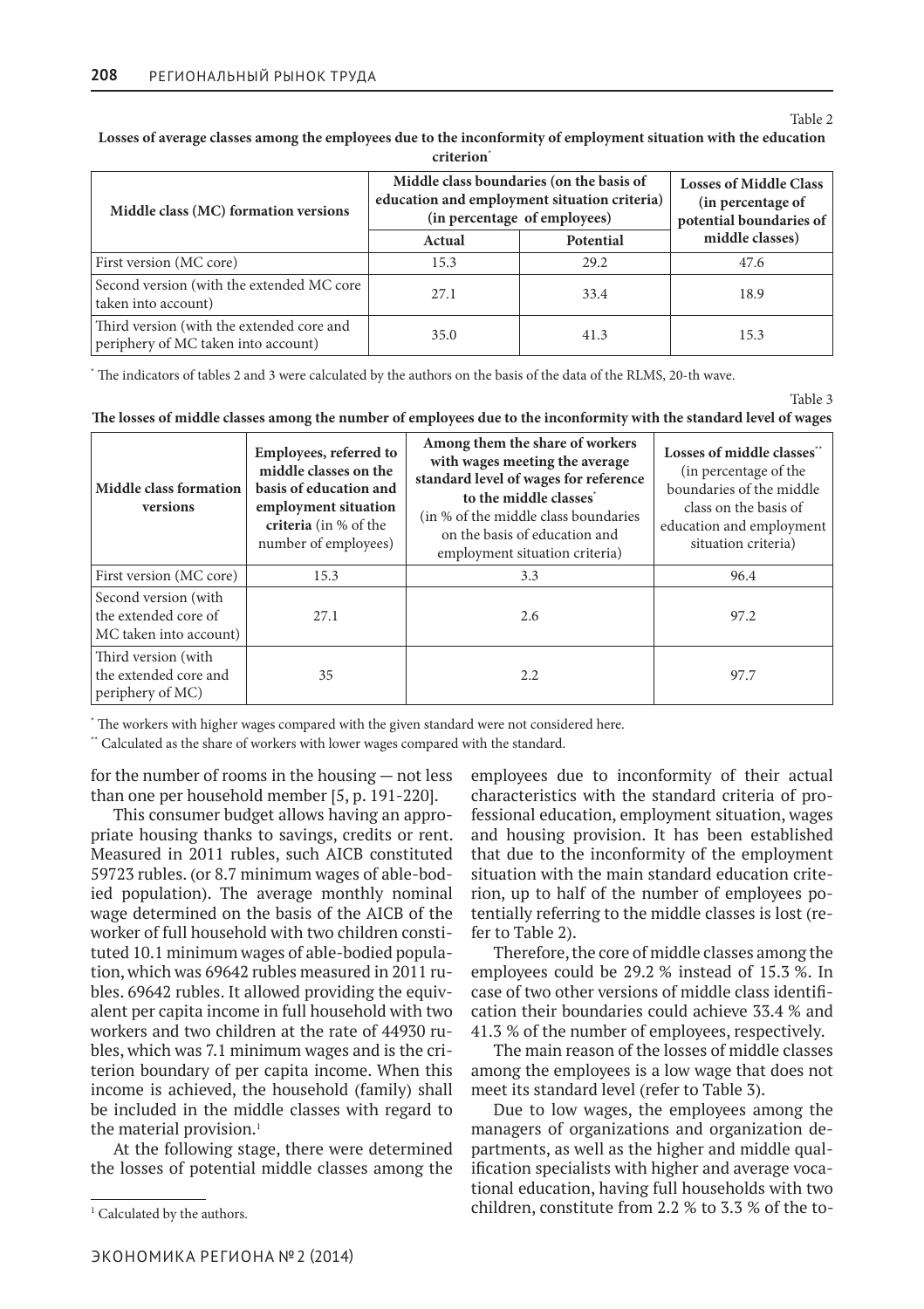tal number of employees, whether the matter concerns the core or the extended composition of middle classes.

One more specifically Russian cause of the losses of middle classes among the employees is the absence of rental housing market, which does not allow the employees satisfying the education, an employment situation and wage criteria to rent adequate housing. They have to save money, or solve this problem by means of mortgage lending. Thus, among all employees constituting the middle class potential with regard to the education and employment situation criteria, and meeting the standard criterion of wages, only 18.6–21.9 % had standard housing provision.<sup>1</sup> And among the employees who have two-parent families with two children, meeting these three criteria, those who had the necessary housing provision were not identified. Therefore, the nonconformity with housing provision criterion narrows to even more extent the number of the category indicated employees included in the middle classes, and for those of them who have established households with two or more children the entering the middle classes is practically impossible.

All these provide evidence of extremely irrational use of the education and occupational skill potential of the most of intellectuals among the employees, as well as the working class segment, who have higher and average vocational education and hold the company manager or specialist post or perform the work requiring higher and average qualification, and also give evidence of the low level and quality of their living in modern Russia.

Beyond the scope of this survey are the employees among managers, specialists and government authority employees, local officials and public association officials, as well as the company employees meeting the education and employment situation criteria, the material criteria of reference to middle classes. They were not considered because with respect to the labor complexity they should be referred to upper classes within the group of employees. A part of them is de facto referred to middle classes rather than to upper ones, but their number is insignificant compared with the quantity of the employee categories considered.

# **4. Reality and Official Forecasts of the Russian Society Social Structure Dynamics**

The official Forecast of long-term social economic development of our country up to 2030 has determined the boundaries of achieving the

number of middle classes constituting, according to different forecast versions, from one third to more than a half of the population [14, p. 29]. In the statement of question of the composition and number of middle classes, in the official Forecast, the matter concerns the entire population rather than the economically active one. This means that the middle classes include the household members which the authors cannot agree with. The declared boundaries of the middle class number rest upon understated, or non-specific criteria of their identification: the incomes — the minimum wage budget, and the rest standards (housing standards, recreation standards, etc.) are not determined clearly. The authors' assessments based on the above-interpreted criteria of middle class identification show that their specific weight in the Russian society social structure, judging by the forecasting dynamics of other indicators of the economy and social sphere development is unlikely to achieve the anticipated boundaries and is likely to constitute other lower values [16, p. 25-48].

## **Conclusions**

— The multicriteria social class structures identified on the basis of interaction of factors characterizing the economically active population living are an important tool for working out the national scientifically grounded social policy. It is necessary to come down from the analysis of social class structures formed mainly on the basis of distribution of personal money incomes to their identification on the basis of the multiplicity of criterion factors, as well as to refer to the objective nature of social structures varying due to people's behavior evolution, setting new goals by them which are aimed at achieving higher quality and level of living.

— Among various social theories of identification of social class structures those of them are presently prevailing which consider human material and ideal needs as the basis of unification of people in social classes. The material needs in these theories are associated with the presence or absence of property of means of production and labor market situation and the resulting people's life chances. Among ideal needs the preference is given to the attitude towards the authority and social status.

— With liberal theories prevailing, the Russian scientists carry out the structuring of the society mainly within the framework of place and role of the economically active population at the labor market and subjective assessment given by them to their economic and social situation. In this con-

<sup>&</sup>lt;sup>1</sup> Calculated by the authors.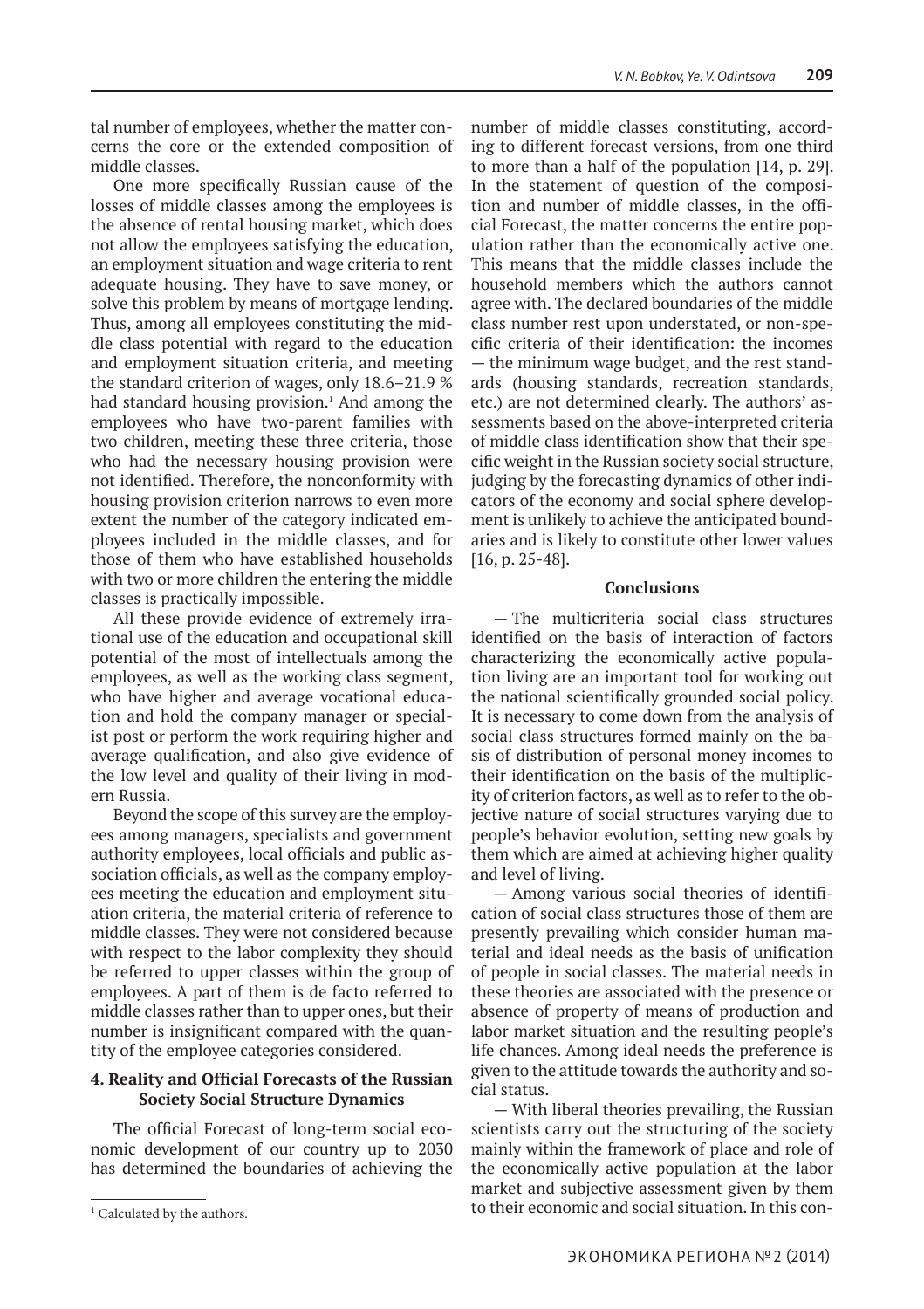text, there can be distinguished a great number of social strata holding the upper, middle and и lower position on the wealth-poverty scale and the respective status positions. The middle classes are assigned with a particular social mission, which finds its expression in the state social policy aimed at increasing their sizes and role in the society.

— The middle classes in modern Russian surveys and practical social policy are mainly associated with personal business proprietors (the core is represented by medium, small and partially big business) and professionals who are not referred to employees. The working class and the mass presented intellectuals among professional employees are taken out in the liberal paradigm of the capitalist society development from the sphere of the priority scientific analysis and are excluded from the sphere of economic and social policy of creating conditions for entering the middle classes.

— With a huge role in the society, available high professional and educational potential of the employees, their representation among the middle classes is presently hardly visible, and among the families with two and more children they are almost absent within the economically active population categories considered by the authors.

— It is necessary to implement sufficiently radical changes in the state social policy priorities in order to create the conditions for the conformity of the employee family living standards and quality with the middle class social standards.

— The following remains important a) continuation of the development of methods and tools of learning the interaction of criterion factors related to different components of identification of social class structures of the society; b) explanation of quantitative characteristics of the obtained results, including carrying out of econometric, qualimetric and other evaluation of social class structures; c) carrying out of multicriteria modeling of social class and other social structures.

— It is necessary to review the forecast of longterm social and economic development of the Russian Federation till 2030 with regard to the social structure of the society, taking into account more grounded and specific criteria of identification of middle classes.

#### **References**

1. Bobkov V. N. (2009). Kachestvo i uroven zhizni naseleniya. Obnaruzhenie sotsialno-klassovykh strutkur [Population Living Quality and Level. Identification of Social Class Structures]. Politicheskaya ekonomiya kak ekonomichaskaya filosofiya: uchebnoye posobie dlya studentov vsekh spetsialnostey [Political Economy as Economic Philosophy: training manual for students of all specialties. Authoring team leader B. A. Denisov. Moscow, the State University of Management, 170.

2. Marx K. (1978). Kapital: v 4 t. [Capital: in 4 vol.]. Moscow, Political Literature Publishing House, 4504.

3. Mises L. (2000). Chelovecheskaya deyatelnost. Traktat po ekonomicheskoy teorii [Human Activity. Economic theory work]. Moscow, Economics, 878.

4. Weber M. (1994). Osnovnyye ponyatiya stratifikatsii [Principle Notions of Stratification]. Sotsiologicheskie issledovaniya [Sociological Studies], 5, 147-156.

5. Bobkov V. N., Gorlov I. S., Gulyugina A. A., Denisov N. A., Zubrilin Yu. V., Kanaev I. M., Litvinov V. A., Malikov N. S., Odintsova E. V., Poselova E. B., Razumov A. A., Smirnov M. A, Smirnova N. A. (2007). Kachestvo i uroven zhizni naseleniya v novoy Rossii (1991-2005) [Population Living Quality and Level in the New Russia (1991-2005)]. Moscow, All-Russia Centre of Living Standard, 719.

6. Bobkov V. N. (2011). Sotsialnyye struktury i neravenstvo raspredeleniya naseleniya po kachestvu i urovnyu zhinzni [Social Structures and Inequity of Distribution of Population over the Quality and Standard of Living]. Moscow, All-Russia Centre of Living Standard, 24.

7. Bobkov V., Kanaev I. (2006). Struktury obshchestva (po dokhodam I zhilishchnoy obespechyonnosti) [Structure of Society (with respect to incomes and housing provision)]. Economist, 9, 42-52.

8. Bobkov V. N., Odintsova E. V. Sotsialnyye struktury rossiyskogo obshchestva po ktiteriyam dokhodov I zhilishchnoy obespechyonnosti [The Social Structure of the Russian Society with Respect to Income and Housing Provision Criteria]. Uroven zhizni naseleniya regionov Rossii [Living Standards of the Population of the Russian Regions], 1, 20-28.

9. Tikhonovva N. E., Mareva S. V. (2009). Sredniy klass: teoriya I realnost [Middle Class: Theory and Reality]. Moscow, Alfa-M, 320. Available at: http://www.isras.ru/files/File/publ/Sredniy\_class\_teoriya\_i\_realnost.pdf (date of access: 17.11.2012).

10. Dobrenkov V. I., Kravchenko A. I. (2001). Sotsilogoiya: Uchebnik [Sociology: Textbook]. Moscow, INFRA-M, 624.

11. Shastitko A. E., Avdasheva S. B., Ovchinnikov M. A, Maleva T. M., Ovcharova L. N. (2008). Rossiyskie srednie klassy nakanune i na pike ekonomicheskogo rosta [Russian Middle Classes Right Before and at the Peak of the Economic Growth]. Moscow, Econ-Inform, 200.

12. Gorodskoy sredniy klass v sovremennoy Rossii: Analiticheskiy doklad [Urban Middle Class in Modern Russia: Analytical Report] (2006). Institut Sotsiologii RAN [Institute of Sociology of the Russian Academy of Sciences]. Moscow, 163. Available at: http://www.isras.ru/files/File/Doklad/Doclad\_Gorod\_sred\_klass.pdf (date of access: 23.11.2012).

13. Shkaratan O. I., et al. (2003). Sotsialnoye rassloenie i ego vosproizvodstvo v sovremennoy Rossii: Preprint [Social Stratification and its Reproduction in Modern Russia: Preprint]. Moscow, the State University Higher School of Economics, 68.